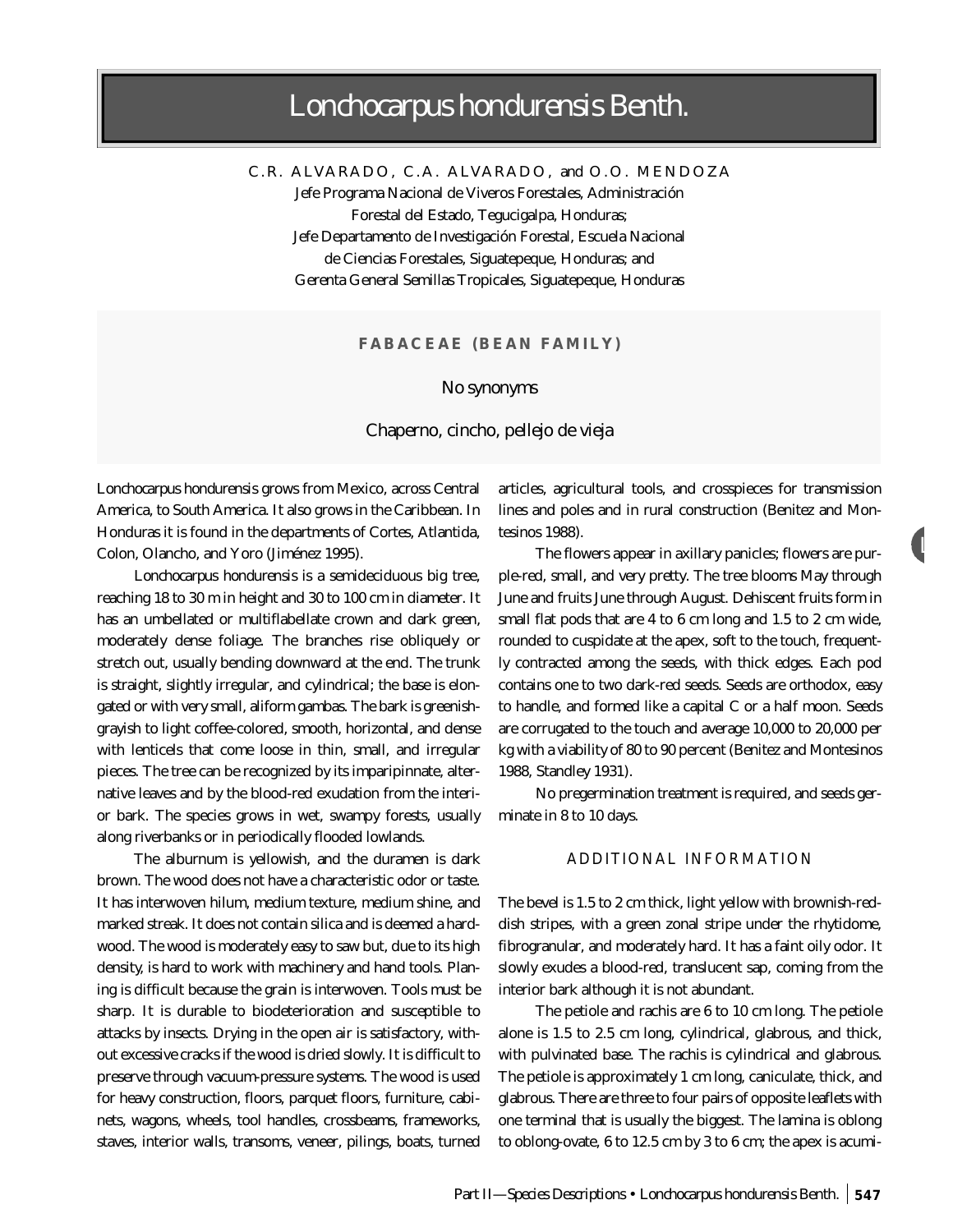nate mucronate; the base is rounded-truncated, with whole edges, and coriaceous; and the right side is opaque green with both surfaces glabrous. The main vein is prominent underneath; 6 to 8 pairs of secondary veins are finely prominent underneath and camptodrome. The reticulum of veins is not very distinctive (Benitez and Montesinos 1988).

L